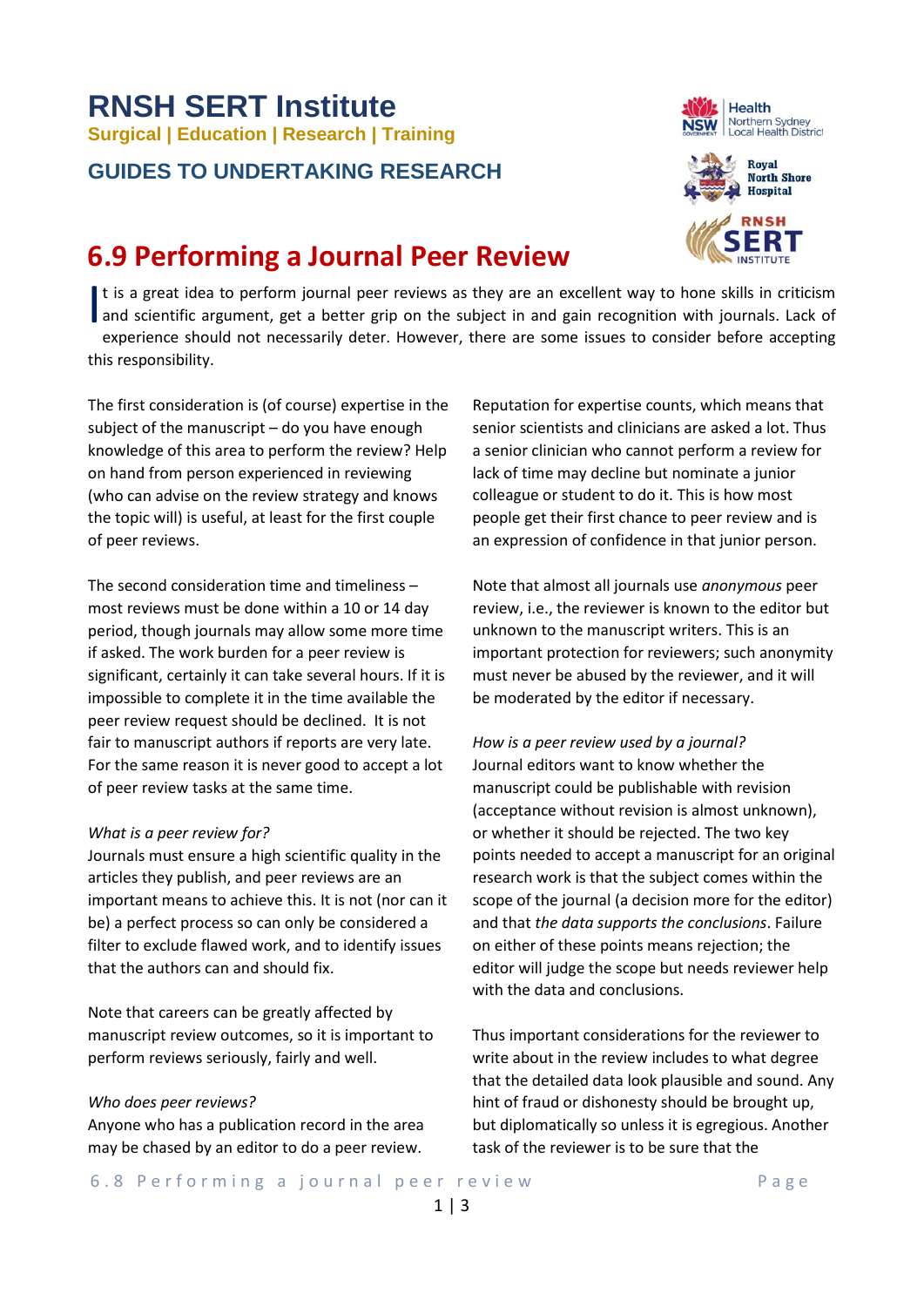manuscript is of publishable quality, i.e., whether the writing is clear and understandable with a high quality of English and enough detail to enable replication by others. Here is the third reason why a reviewer might recommend rejection even for an apparently sound piece of work: that the manuscript needs so much work to make it of publishable quality that the authors need to resubmit a comprehensively restructured and rewritten (and perhaps re-imagined) manuscript.

#### *Can opinions about the manuscript be direct or is deference needed?*

A peer review should make direct and concise statements about the details and execution of the study and the manuscript, but it is essential to be polite and not aggressively negative or mocking. Reviews should be supportive to the authors as far as possible and phrase any critique with kindness, consideration and, if merited, gentle diplomacy. Helpful advice should be given where it is clearly needed.

#### *What happens if evidence and data are incomplete in the manuscript?*

Circumspection is need in asking for more data to be provided, particularly where it would be hard for the authors to comply. Any requested new data must solidly improve the support for the conclusions and not be a peripheral or trivial matter. Nevertheless, where the data presented is inadequate this is a central point that must be raised. If the authors cannot comply (or fix the issue in some other way) manuscript rejection must be recommended. The authors will have a right of reply to the editor and an opportunity to argue and revise as they see fit.

Note that if there is some new data that might improve the manuscript but is not essential, the convention is to *ask* the authors if they could add it, rather than indicating that they must supply it. This signals that if the authors cannot add this data the manuscript may still be acceptable.

*What is the process of undertaking the review?* Best is to read the manuscript thoroughly. For original research the abstract is read then data tables and figures, the key parts of the paper upon which it will stand or fall. For narrative reviews the manuscript needs to be taken as a whole; systematic reviews also need detailed checks of the many standard methodology features used in such reviews, such as bias evaluations and preregistration of study design.

After initial evaluation of the evidence presented, the rest of the manuscript sections should be scrutinised. Notes should be made on every important point, and any perceived flaws. Other relevant literature should be checked (but briefly) so manuscript consistencies and differences with other published work noted. After all this the review report can be drafted.

#### *What about errors in the text?*

Serious problems in the manuscript reasoning should be noted. Problems with language or typos should be mentioned in the report. If there are many typos this should be stated (with request to do better) as it may be too time consuming for a reviewer to produce a comprehensive list. There should be a comment in the report on clarity and the standard of the written English. Note that a manuscript should not be rejected solely because the language needs work unless it is so impenetrable it makes peer review impossible.

*What kind of reports need to be submitted?* There are typically three parts to the report. There are accessory questions (usually drop-down menus) relating to particular features such as soundness of the statistical analysis. Then there is a detailed Comments to the Authors to seen by authors and editor to which the authors will be invited to respond.

Lastly there will be a direct report to the editors, which is not seen by the authors. This needs frank and undiplomatic comments. These should be fair and consistent with the comments given to the authors, outlining the merits or demerits of the paper, and what it would take for the paper to be acceptable. This section should be brief, perhaps a few lines, since the important points are made in the Comments to the Authors. It can be useful to

6.8 Performing a journal peer review Tage